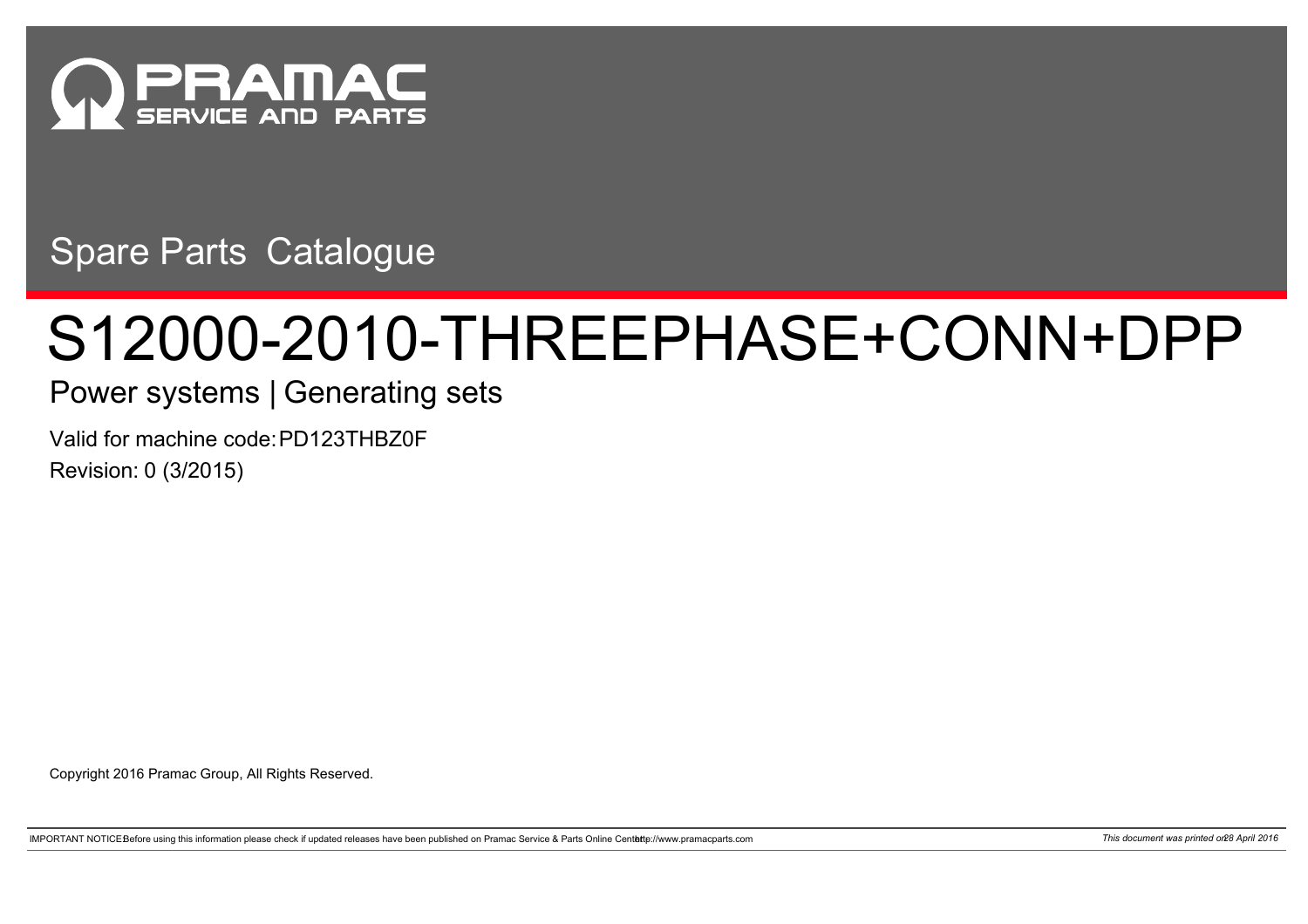

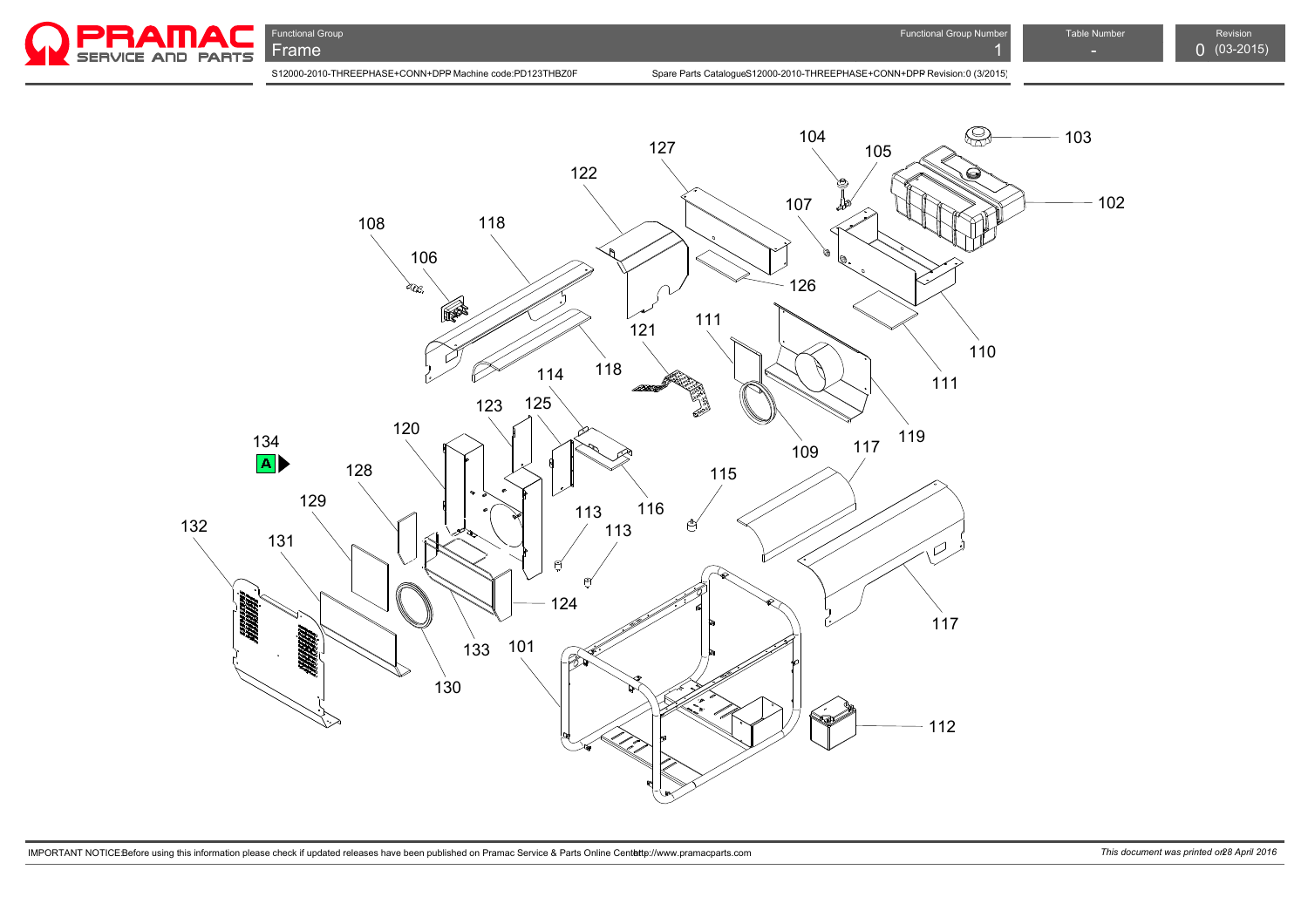

**Functional Group Functional Group Act of Contract Contract Contract Contract Contract Contract Contract Contract Contract Contract Contract Contract Contract Contract Contract Contract Contract Contract Contract Contract** 

| Position |   | Part Number      | Description                                                     | <b>Notes</b>                                     |
|----------|---|------------------|-----------------------------------------------------------------|--------------------------------------------------|
| 101      | A | VA40002027-9005B | Frame Painted S12000 With Gx630                                 | Valid for products manufactured until 09/02/2012 |
|          | ▲ | VA40002029-9005B | Complete Frame S-sp12000                                        | Valid for products manufactured from 09/02/2012  |
| 102      |   | SA10002904       | Fuel Tank Petrol/diesel 24 Liters                               |                                                  |
| 103      |   | G080201          | Obsolete Use G080215                                            |                                                  |
|          |   | G080215          | Fuel Cap Without Key - Vent Holes On Top                        |                                                  |
| 104      |   | G084801          | Grommet Valve #10672                                            |                                                  |
| 105      |   | G085100          | Needle Valve Bushed - Ref. 11478                                |                                                  |
| 106      |   | SA40016960       | Insert Fuel Valve Holder                                        |                                                  |
| 107      |   | G070208          | Wire Bush Open 3932-36-a                                        |                                                  |
| 108      |   | G085102          | Gasoline Loose Plastic Tap                                      |                                                  |
| 109      |   | G091203          | Straight Armoured Rubber Edge                                   |                                                  |
| 110      | A | VA9329-9005      | Protezione Serbatoio S12000*hepi Verniciato                     | Valid for products manufactured until 11/12/2013 |
|          | A | VM5F000001-9005B | Support Tank S12000 Painted Ral 9005b                           | Valid for products manufactured from 11/12/2013  |
| 111      |   | SA40002904       | Termoisolante Protezione Serbatoio S12000*hepi                  |                                                  |
| 112      |   | G089001          | Battery 26ah 12v Sealed - 205x132x185.5                         |                                                  |
| 113      |   | G052112          | Cylindric Silent-block Mf-30x30-m8x15-m8-60                     |                                                  |
| 114      |   | VA9523-9005      | Engine Cap Duct Painted                                         |                                                  |
| 115      |   | G052183          | Silent-block Cil. Mf-40x30-m8x23-m8-45                          |                                                  |
| 116      |   | SA40002910       | S12000 Inside/outside Soundproof                                |                                                  |
| 117      |   | SM5Z003170       | S12000 Lateral Panel Ral Pramacb                                |                                                  |
| 118      |   | SM5Z003172       | Panel Lateral Con Anclaje Para Grifo S12000 Forrado Ral Pramacb |                                                  |
| 119      |   | VM5S000001-9005B | S12000 Alt. Sep. Painted Ral 9005b                              | Valid for products manufactured from 19/11/2013  |
|          |   | VA9694-9005B     | Duct Alternator Painted S12000 With Gx630                       | Valid for products manufactured until 19/11/2013 |
| 120      | А | VM5S000002-9005B | Separador Motor Pintado Ral 9005b                               | Valid for products manufactured from 19/11/2013  |
|          | A | VA40002704-9005  | Complete Engine Air Duct S12000 Painted                         | Valid for products manufactured until 19/11/2013 |
| 121      |   | VA9693-9005B     | Protection Painted Manifolds S12000 With Gx630                  |                                                  |
| 122      | A | VA40003012-9005  | Painted Silencer Screening S/sp12000                            | Valid for products manufactured from 09/02/2012  |
|          | A | VA40002009-9005  | Schermatura Marmitta Verniciata S12000*hepi                     | Valid for products manufactured until 09/02/2012 |
| 123      |   | GM2107           | Pieza 3 Separador Motor Plegado                                 |                                                  |
| 124      |   | SA40002908       | S12000 Left Lateral Soundproof                                  |                                                  |
| 125      |   | GM2106           | Pieza 2 Separador Motor Plegado                                 |                                                  |
| 126      |   | SA40002905       | Termoisolante Protezione Quadro S12000*hepi                     |                                                  |
| 127      | A | VM5H400009-9005B | Support Control Panel Serie S Painted Ral 9005b                 | Valid for products manufactured from 11/12/2013  |
|          | A | VA9328-9005      | Protezione Quadro S12000*hepi Verniciato                        | Valid for products manufactured until 11/12/2013 |
| 128      |   | SA40002909       | S12000 Right Lateral Soundproof                                 |                                                  |
| 129      |   | SA40002911       | S12000 Outside Frontal Engine Soundproof                        |                                                  |
| 130      |   | G091201          | Armoured Rubber Edge A 90                                       |                                                  |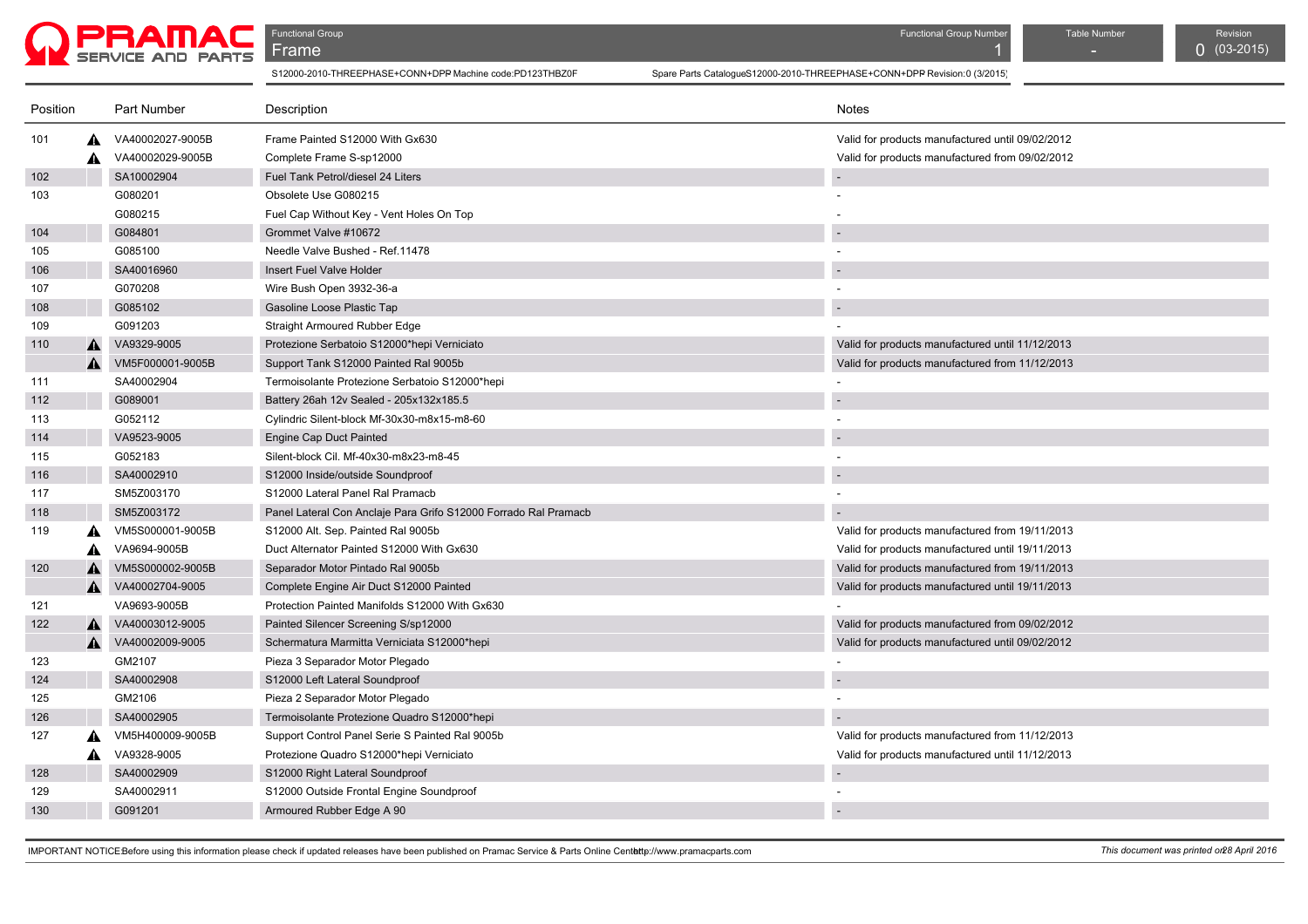

| Position | Part Number | Description                                               | Notes |
|----------|-------------|-----------------------------------------------------------|-------|
| 131      | SA40002912  | S12000 Inside Frontal Fan Soundproof                      |       |
| 132      | VA9524-9005 | S12000 Frontal Engine Sheet Metal Painted                 |       |
| 133      | ZA9647      | Galvanized Locking Frame For Noise Insulation Foam S12000 |       |
| 134      | SM5Z003180  | Fondo Motor S12000 Forrado Ral 9005b                      |       |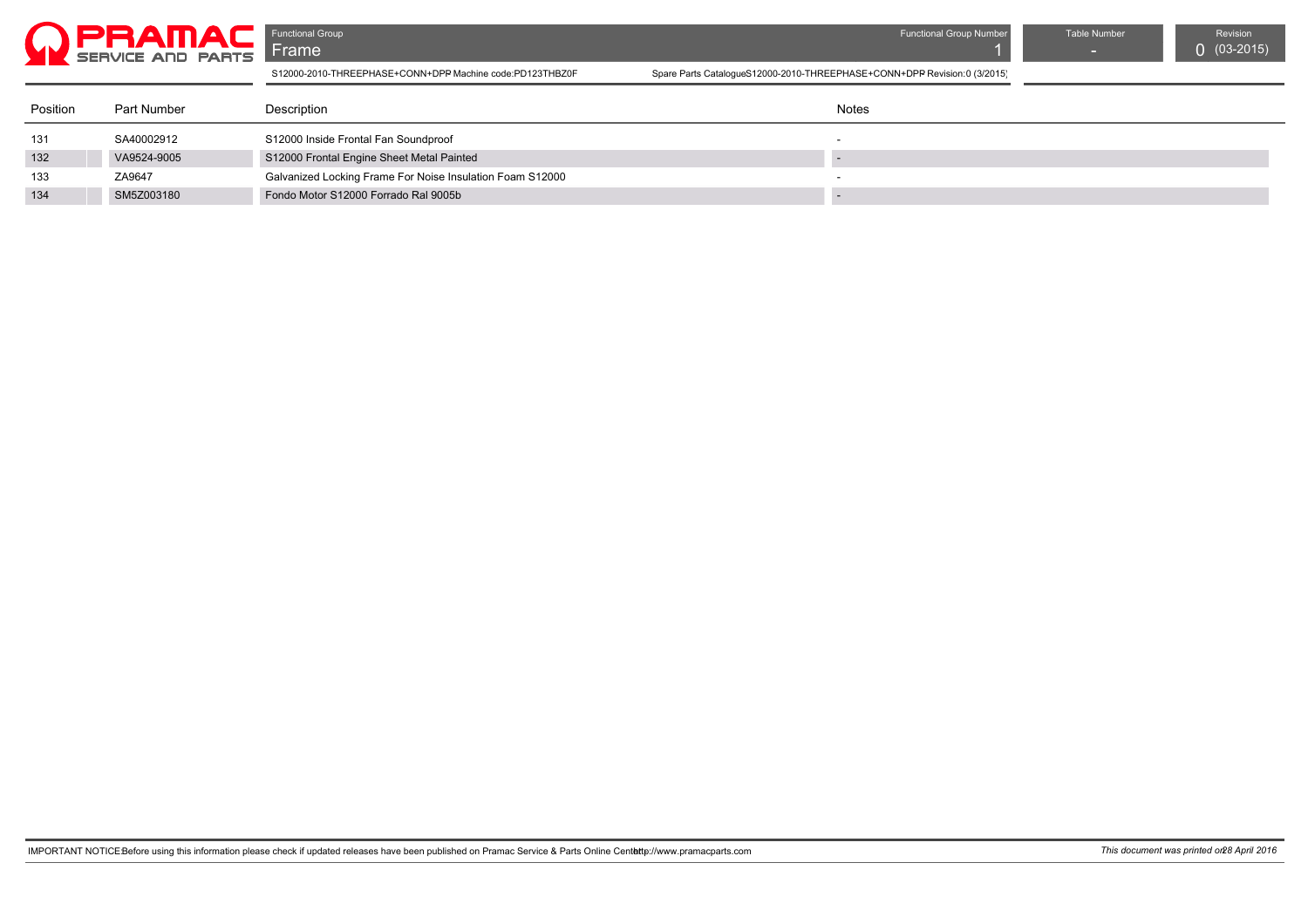

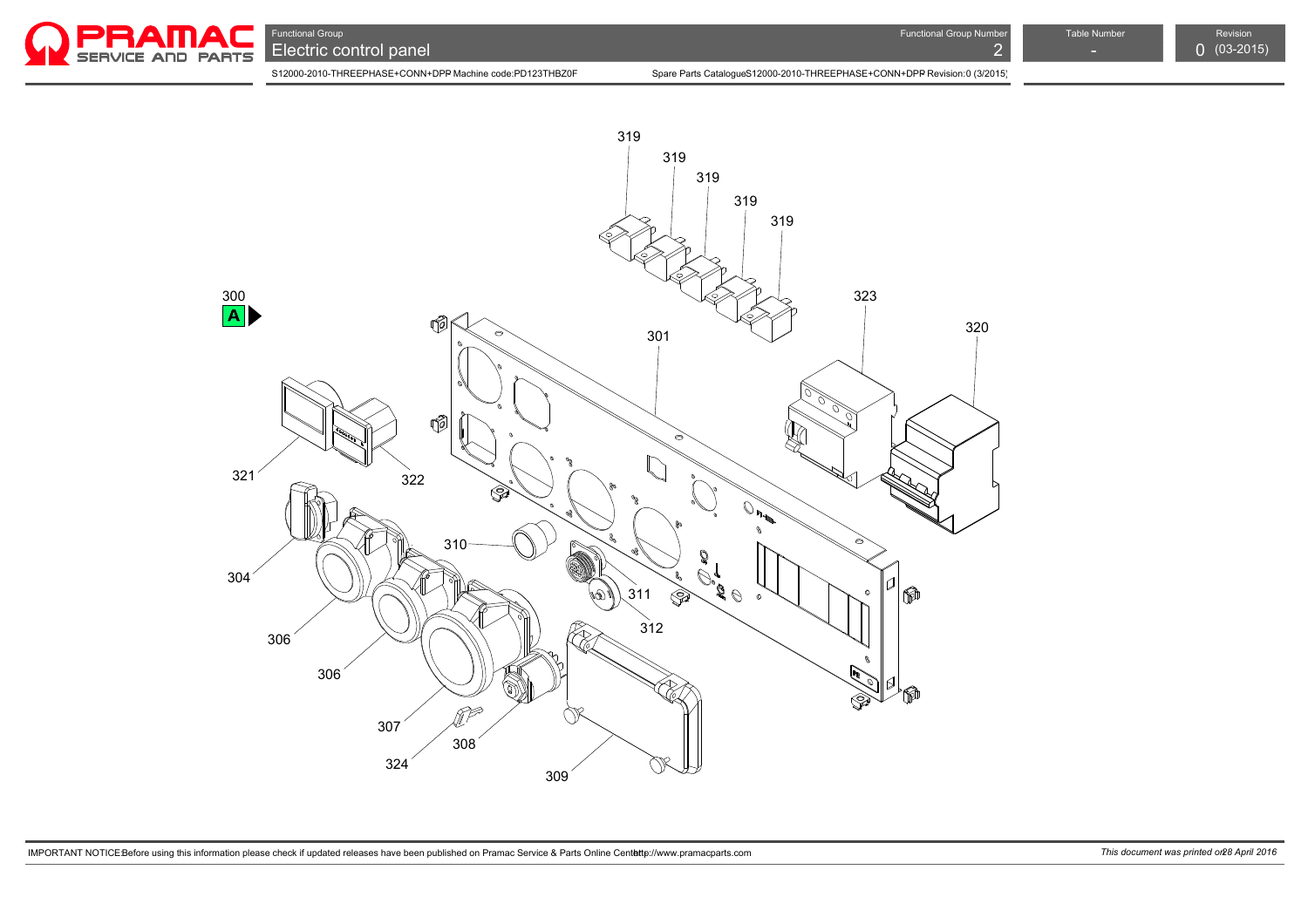

Functional Group Table Number Table Number Table Number Table Number Revision Revision<br>
Electric control panel C (03-2015) Electric control panel 2 - 03-2015) and 2 - 03-2015 and 2 - 03-2015 and 2 (03-2015) and 2 - 03-2015) and 2 - 03-

| Position | Part Number | Description                                                 | Notes                    |
|----------|-------------|-------------------------------------------------------------|--------------------------|
| 300      | SA40003028  | El. Panel S12000 Threephase + Conn + Dpp                    |                          |
| 301      | GA9700      | Sheetmetal Panel S12000 Optional + Conn                     |                          |
| 304      | G071131     | Socket Subassembly, Power Supply                            |                          |
| 306      | G071121     | Panel Mount Socket 2p+t 230v 16a Ip44 Cee                   |                          |
| 307      | G071126     | Panel Mount Socket 3p+n+t 400v 16a lp44 Cee                 |                          |
| 308      | G075310     | <b>Starter Key Switch</b>                                   |                          |
| 309      | G070312     | Ip55 Cover 8 Modules Din                                    |                          |
| 310      | G075171     | Black Push Button Not Illuminated For 22 Hole With Lock Nut |                          |
| 311      | G071021     | Female Connector 14 contacts Com. Dist.                     |                          |
| 312      | G071091     | Sealing Cap With Bead Chain - 14 Poles Connector            |                          |
| 319      | G079583     | Rele' 12v 1 30/20a 12.040.000                               |                          |
| 320      | G075508     | Magnetothermic Switch 3p 16a 4.5ka                          | $\overline{\phantom{a}}$ |
| 321      | G079833     | Voltmeter 0-300v D.56                                       |                          |
| 322      | G079033     | Panel Mount Hour Meter (230v)                               |                          |
| 323      | G075512     | Differential Switch 4p 25a 0.03a                            |                          |
| 324      | G76926      | Key Block Body For Starter Switch                           |                          |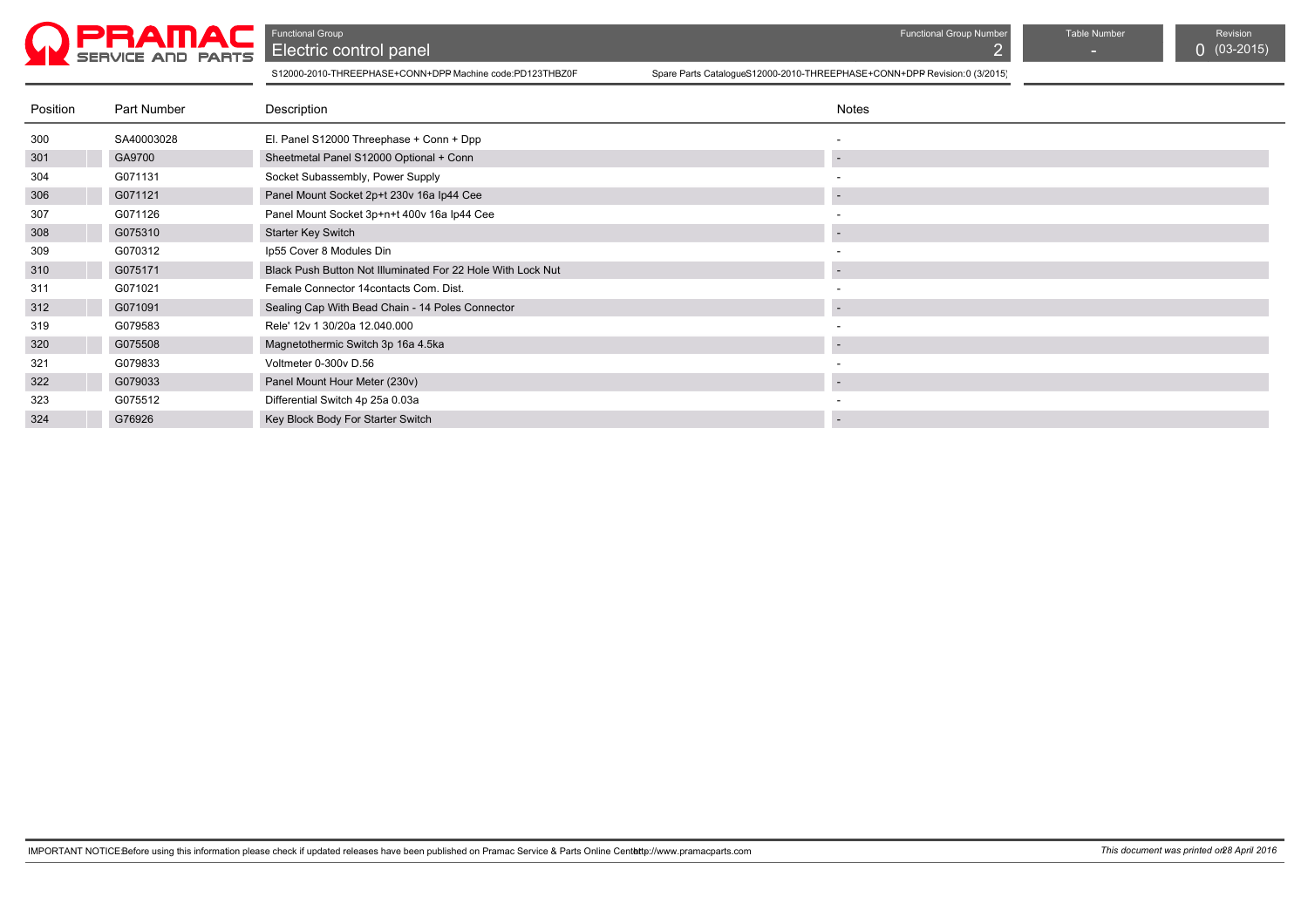

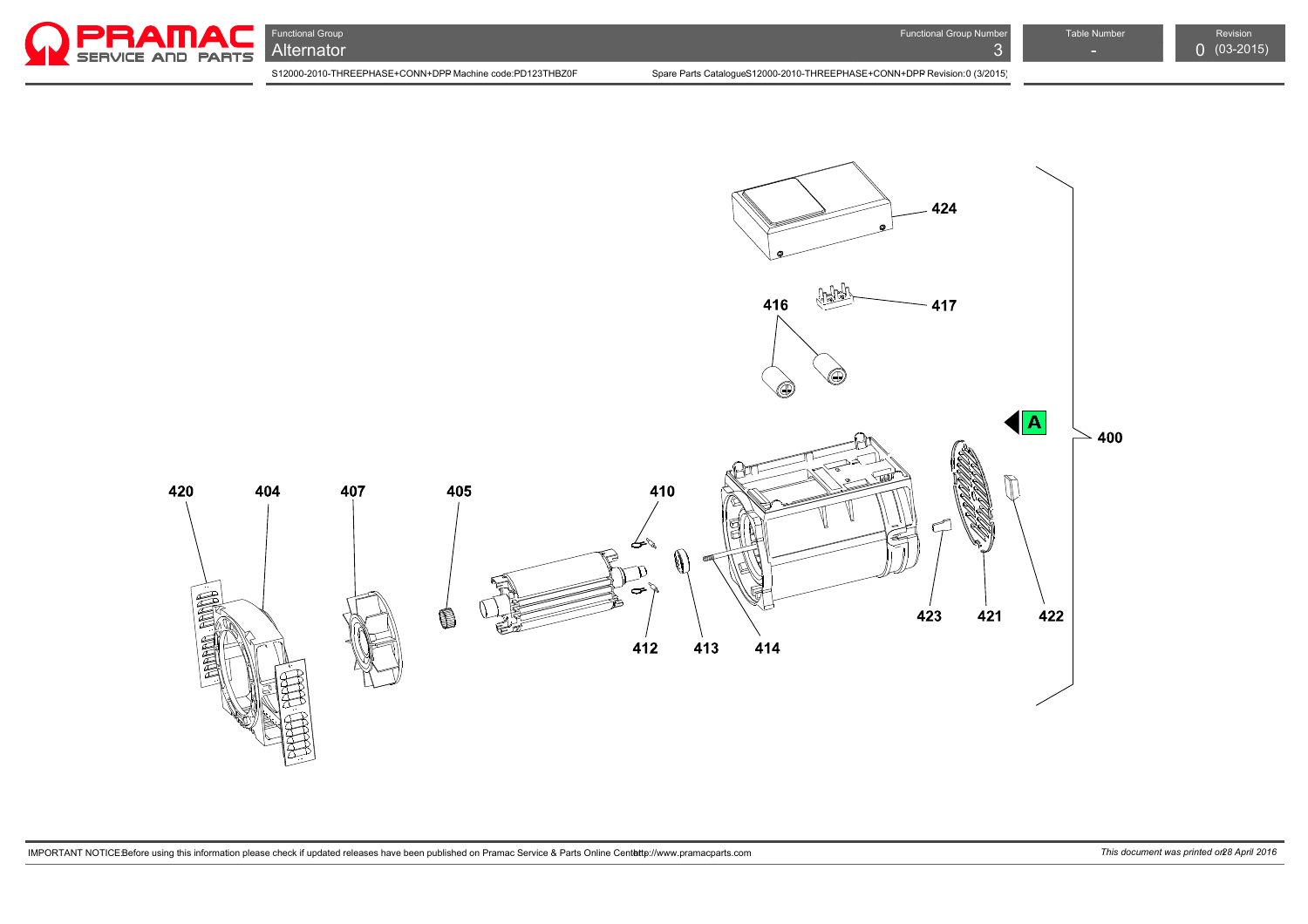

| Position | Part Number     | Description                                       | <b>Notes</b>             |
|----------|-----------------|---------------------------------------------------|--------------------------|
| 400      | AMT12500AB0000Y | Alternator T20fs-160/a 12,5/230/400/50/3000 J609b | $\overline{\phantom{a}}$ |
| 405      | G70693          | Compensator Ring (mod. Bn 35x23)                  |                          |
| 407      | PAM00060        | Fan Tr2                                           |                          |
| 408      | PAM90302348     | Slip Ring Tr2                                     | -                        |
| 410      | G70055          | Brushes Set (bh40) Tr-1                           |                          |
| 413      | G010410         | Bearing 6205 2rs (25-52-15)                       |                          |
| 414      | G70057          | Components Holder Panel Tr-1                      | $\sim$                   |
| 415      | PAM00016        | Compound T20fs-160/a 12,5                         |                          |
| 416      | G70143          | Diode Bridge 3-phase Skd25/08 D-300/240           | $\sim$                   |
| 417      | PAM0391100101   | $\sim$                                            |                          |
| 418      | G70134          | <b>Auxiliary Terminal Board Series T1</b>         | $\overline{\phantom{a}}$ |
| 420      | G70943          | Red Proteccion Tr2/mr2                            |                          |
| 424      | G70042          | <b>Blind Cover</b>                                | $\overline{\phantom{a}}$ |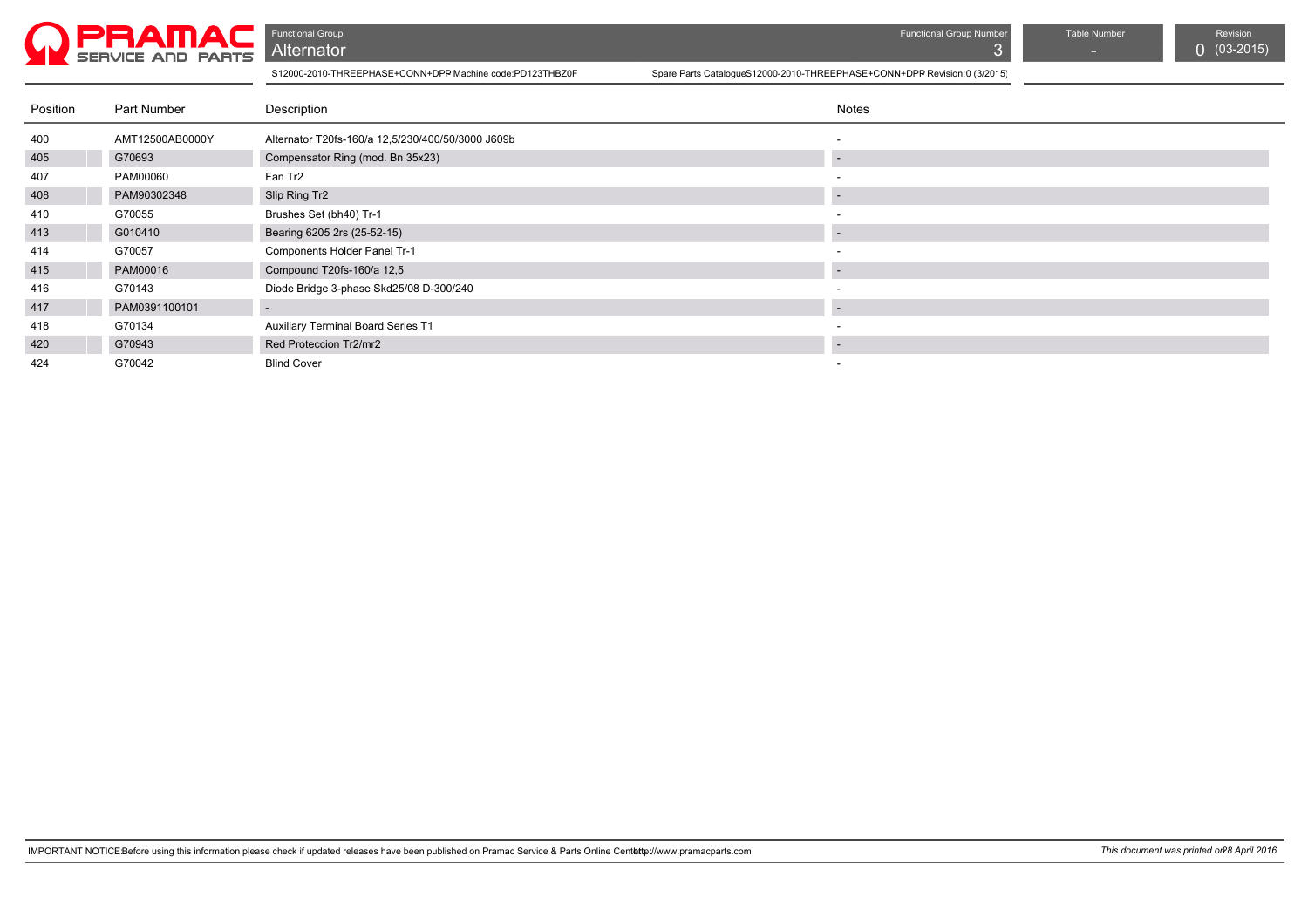

S12000-2010-THREEPHASE+CONN+DPP Machine code:PD123THBZ0F Spare Parts Catalogue S12000-2010-THREEPHASE+CONN+DPP Revision:0 (3/2015)  $\left| \begin{array}{c} 1 \ 0 \ 0 \end{array} \right|$